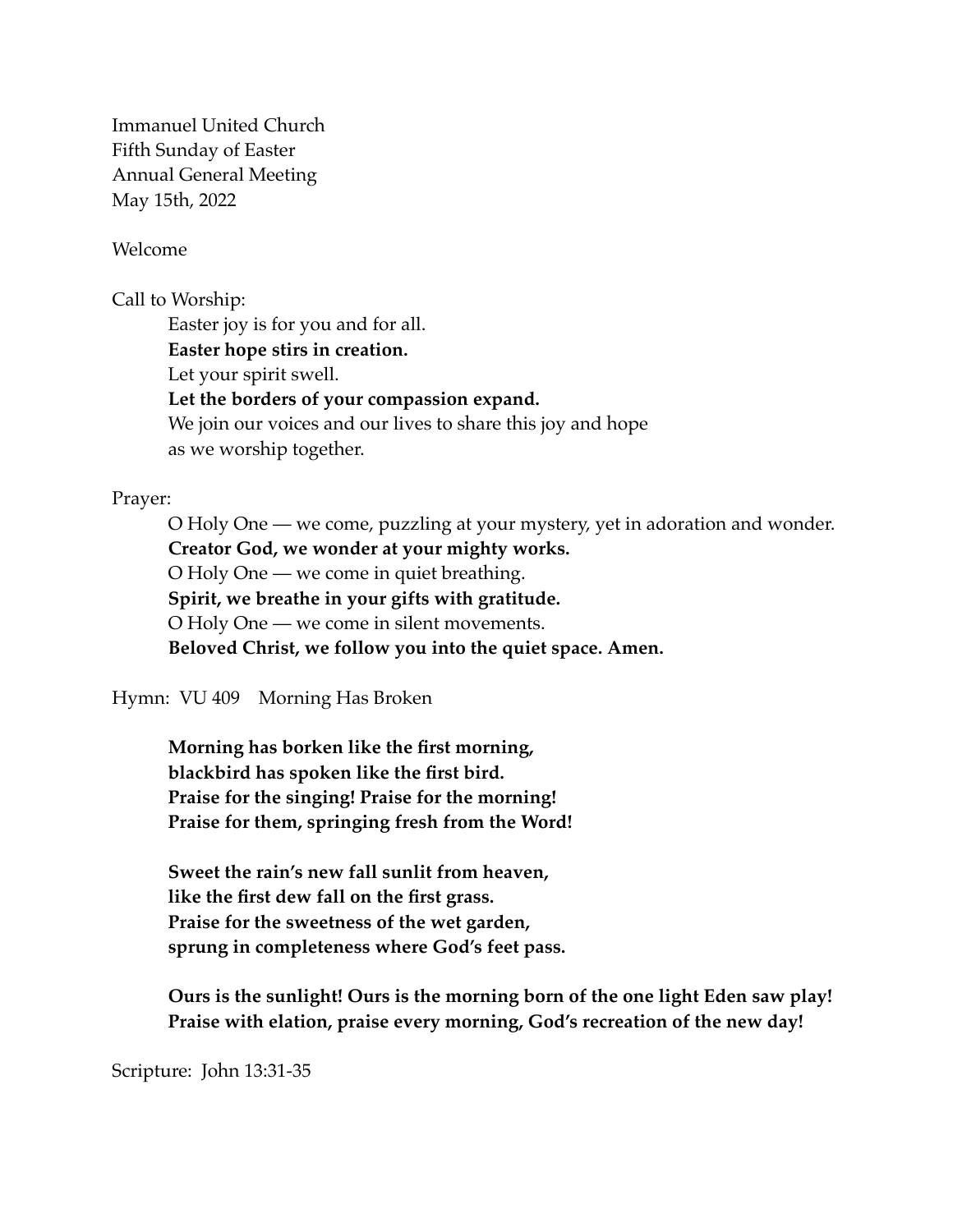When he had gone out, Jesus said, 'Now the Son of Man has been glorified, and God has been glorified in him. If God has been glorified in him, God will also glorify him in God's own self, and will glorify him at once. Little children, I am with you only a little longer. You will look for me; and as I said to the Jews so now I say to you, "Where I am going, you cannot come." I give you a new commandment, that you love one another. Just as I have loved you, you also should love one another. By this everyone will know that you are my disciples, if you have love for one another.'

# The Choir Anthem: *Surely the Presence*

Reflection: Listen with the ears of your heart (St. Benedict)

On a Winnipeg Harvest Monday, I was about to leave the sanctuary after greeting our volunteers at work when one of our members called me and asked if I had read a recent article from that week's Winnipeg Free Press. As a non-subscriber to the newspaper, I could read just the headline and the caption of the main picture on-line, but I was able to read another article about it from the United Church's own on-line magazine, Broadview.org. (Show the picture from Winnipeg Free Press and read the caption.) "Colleen Barbour, client care co-ordinator with the Manitoba MAiD team, said daughters Renee Sanguin and Lynda Sanguine-Colpitts 'moved mountains' to honour mother Betty Sanguin's wishes to have her medically assisted death administered at the church." Our Immanuel and Winnipeg Harvest member encouraged me, "Read it. It is beautiful." Broadview magazine interviewed the family a month later (April 29th), and reflected on it starting with the title, "Manitoba's first medically assisted death in a church was an 'intimate' ceremony: Betty Sanguin spent her last day with family and friends at Churchill Park United." Let me read this from Broadview for you, even if I am sure some of you may have already had the time to read and reflect on it. Please share your thoughts with..

"At around noon on March 9, Betty Sanguin arrived at her church, Churchill Park United in Winnipeg, on a stretcher. The moment we rolled her in… and sat her up in her recliner, she lit up like a Christmas Tree," … Renee, one of Sanguin's daughters recalls. "I hadn't seen that much life in her eyes, so much joy in a long time. And honestly, I think part of it was just being in the church." But this was no ordinary church service. Sanguin chose to die in the sanctuary that day. Last spring, Sanguin was diagnosed with ALS. And when she decided to access medical assistance in dying (MAiD), she wanted the procedure to happen at her church. Churchill Park United's leadership team unanimously approved her request, and on March 9, the 'crossing-over' ceremony took place in the church's sanctuary. This was the first MAiD procedure to take place in a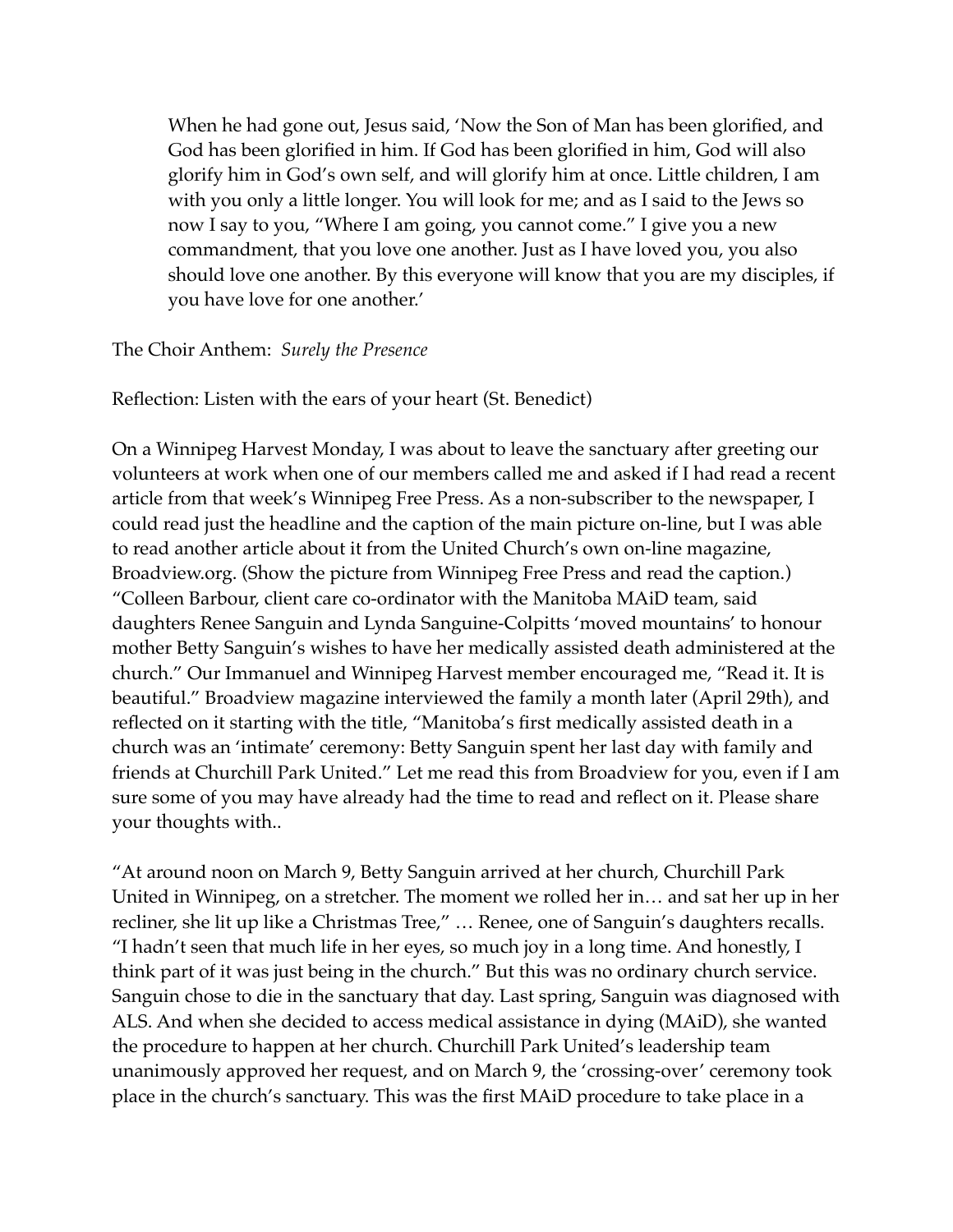church in Manitoba. Sanguin could no longer talk, so she used a whiteboard to communicate. When she was settled in her recliner, she wrote: "Welcome to my special day. I love you all so much."

Sanguin's children had worked hard to make the big space feel intimate. In the end, it was almost as if they were in her living room. There was a recliner for Sanguin to sit in, an area rug, a lamp, and a collection of family photos. Many of the quilts that Sanguin had made over the years were on display. The chairs were set up in what another one of her daughters described as a "circle of care". The six chairs immediately surrounding Betty were for her six children; the next tier was for husbands, wives and grandchildren; and the final tier was for friends. During the ceremony, two of Sanguin's grandchildren sang "Let Your Light Shine on Me" and everyone joined for "How Great Thou Art." Sanguin waved her arms along to the music. … "There was an opportunity for every single person who wanted to come and hold her hand and tell her they loved her and say good bye," says Renee. "It was very touching and very intimate." Afterwards, the minister offered a blessing. Each of Betty's six children placed their hands on her as the minister invited Sanguin to go in peace. Eventually, everyone was asked to leave the sanctuary and Sanguin met with the MAiD team. After giving her final consent, the procedure took place. Sanguin's six children returned to the sanctuary and stayed with her until the end. "That part was harder," said Sanguin-Colpitts. "We just stood around her and we cried, we laughed, we did everything." … The decision to end her life was not an easy one for Sanguin. "She grappled with her faith… How do we know when our soul is ready? Will her soul be ready to cross over?" Renee says. …

While much of the response to the crossing-over ceremony has been positive, there have been exceptions. The minister has received messages telling her that the church should close their doors and that they should be ashamed of their actions. What the minister finds hard to describe to these critics is "the sense of 'rightness'" and the overwhelming presence of spirit during the ceremony. She was also surprised that many critics were most offended by the procedure taking place in the church, instead of the procedure itself. "It's good for any congregation to discern: What do we believe about our space? Is it more sacred than other spaces? What is the purpose of the sanctuary?", the minister says. "Who is allowed in it, and what can happen in it? For other congregations asked to consider a service of crossing-over, knowing their congregation's position on their space will be quite important." More than a month after her mother's death, Sanguin-Colpitts reflects on the experience: "Was it any less sad? No, was it any less tragic? No," she says. "Was it any less heartbreaking? No. But was it the most beautiful and humane and compassionate way to die? Yes." That is the end of the article.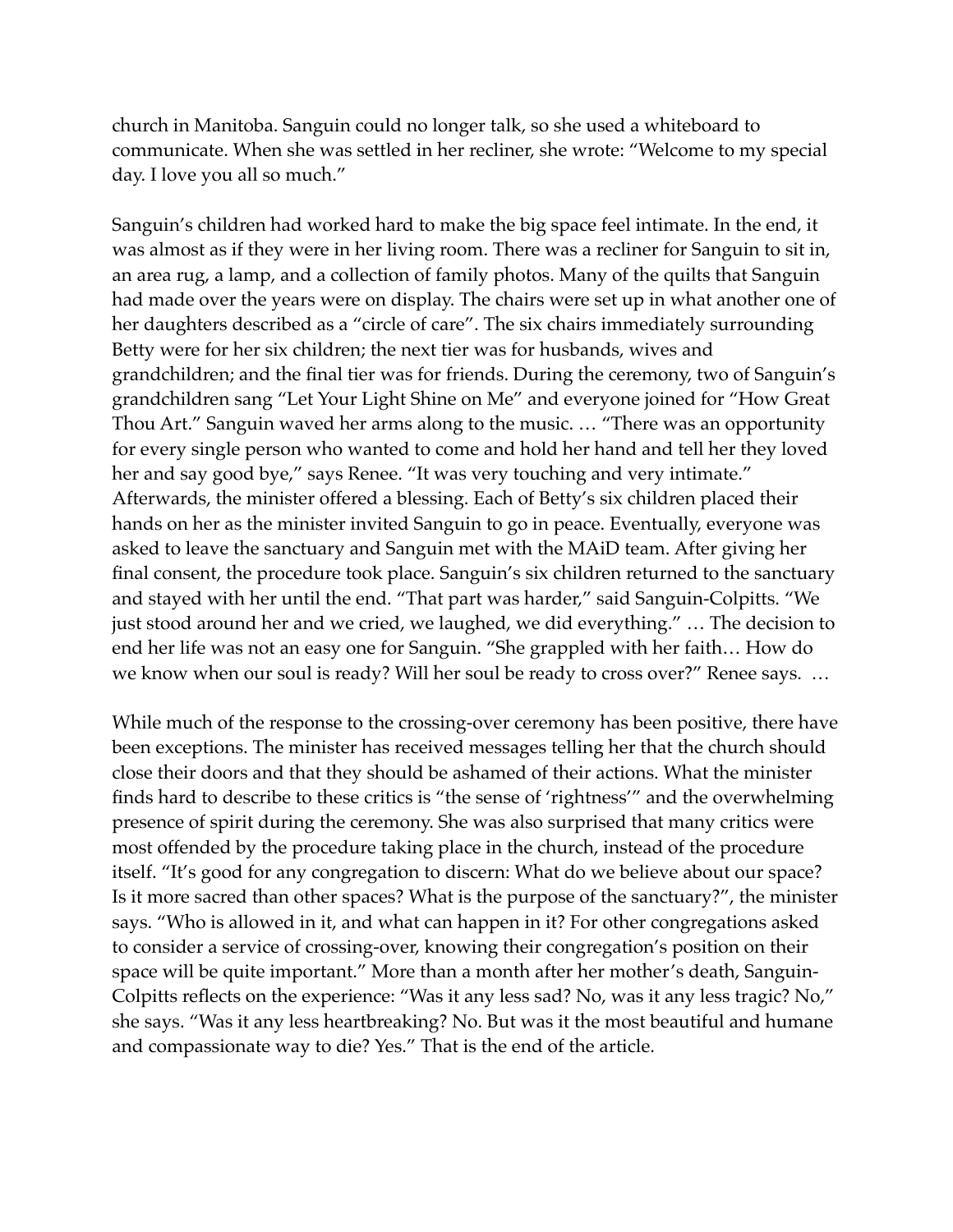I chose to share the full text of the article with you with the hope that it can foster our reflections on significant topics in our lives, both individually and as a church community. First, many health and spiritual care experts, therapists, theological thinkers and others agree that "The more it's [death and dying] talked about, the more dying gets reintegrated into daily life." "In Western culture, we don't talk about death freely." (Broadview, June 2022) So… what are your thoughts, feelings, reflections on death and dying? How is death and dying in light of life and living integrated/ embraced, or not, into your daily life, into your context of faith, life, understanding of Easter?

The second question for us to ponder can be… as the choir sings this morning, "Surely the presence of God is here in this place, and with us." … that it would be valuable and meaningful for us to discern, not only in terms of imagining MAiD to take place in this space, but also in general, in light of justice, outreach, faith and community, "What is the purpose of the sanctuary/space/building? What can happen in it?"

A third question for us to ponder can be about vision and mission of the church, especially today as we will continue to gather for the annual meeting to think about and make important decisions about the life of ministry here and with us at Immanuel. How does the cross and Easter of Jesus die with us, and resurrect with us, as we worship and work together as the body of Christ?

Whatever we do, regardless of where we (believe) are at, the most important thing, according to many who have worked in this field, or have journeyed deeply with and alongside their loved one who has chosen to end their life, is to *listen*. Listen to the needs of the dying, or those who intentionally choose to cross over. Dr. Linda J. Ormson, a registered nurse, who worked in palliative and long-term care, and then embraced a second career in chaplaincy work in hospital, hospice, and elder-care facilities, says "In the current Canadian context, there remains a gap in our understanding of the needs of the dying. We are a society of speakers and talkers, but rarely listeners, especially when it comes to actively listening to those at end of life. To add to this, we are afraid of loss and afraid to face the earthly reality of death, and therefore, we miss out on those precious conversations with those who are in need of sharing what is most urgent on their minds. Conversations with people who are actively dying can be challenging for professional clergy, chaplains, and family members. So often in my experience, I have witnessed family members and professionals gathered around their dying loved one, chatting about everything from sports events to political views — any topic other than the most important one right before them. This uncomfortable "elephant in the room" is often foreign to families due to their limited experience and the cultural taboos around death. The dying person and their families often look to clergy and chaplains for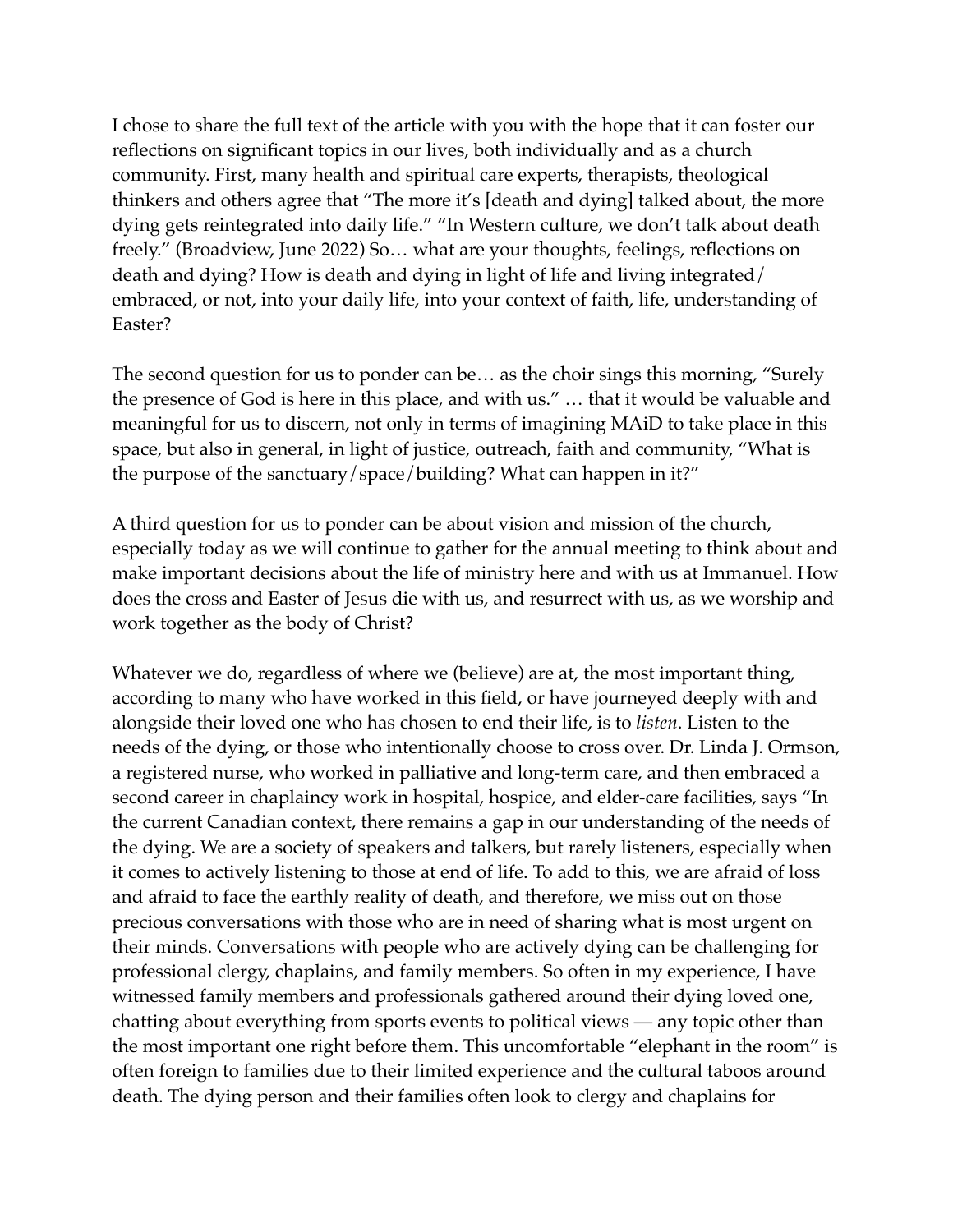guidance. When a teaching moment presents itself, do take every opportunity to help guide family members through this landscape of loss. The goal and focus for anyone visiting the dying should be, in the words of St. Benedict, "*to listen* with the ears of your heart."

In John 13, Jesus is having his last supper with his disciples before he is crucified on the cross. The farewell meal is the setting where Jesus washes the disciples' feet and identifies his betrayer. Then comes today's reading of Jesus giving his disciples a new commandment, to love one another. "I give you a new commandment, that you love one another," says Jesus, "just as I have loved you." (v. 34) With this charge, Jesus urges us to love as God loves us. Quite honestly, without God's grace, we are not able to completely carry out this love on our own. Our inability to love one another as Jesus mandates should move us to humbly and courageously rely on the indwelling of the Holy Spirit. After all, God desires us to take part in, and therefore, God desires God self to take part in the "new command" in collaboration with us, God's children, God's creation, and to engage in self-emptying love. V. 33. "Little children, I am with you only a little longer. You will look for me; and as I said to the others so now I say to you, 'Where I am going, you cannot come." (v. 33) Jesus' words like this is demonstrated/ "glorified" (v. 32) through Jesus' life and death on the cross, and he charges us, his disciples, friends, companions, to love one another through the Holy Spirit, baptizing one another in the spirit of unconditional love, especially by (symbolically) washing their feet with the pure water of healing, love and affirmation. V. 35, "By this, everyone will know that you are my disciples, if you have love for one another."

#### Hymn: VU 282 *Long Before the Night*

**Long before the night was born from darkness. Long before the dawn rolled unsteady from fire. Long before she wrapped her scarlet arms around the hills there was a love this ancient love was born.** 

**Long before the grass spotted green the bare hillside. Long before a wing unfolded to wind. Long before she wrapped her long blue arm around sea…**

**Long before a chain was forged from the hillside. Long before a voice uttered freedom's cry. Long before she wrapped her bleeding arms around a child…**

**Long before the name of God was spoken. Long before a cross was nailed from a tree. Long before she laid her arm of colours 'cross the sky…**